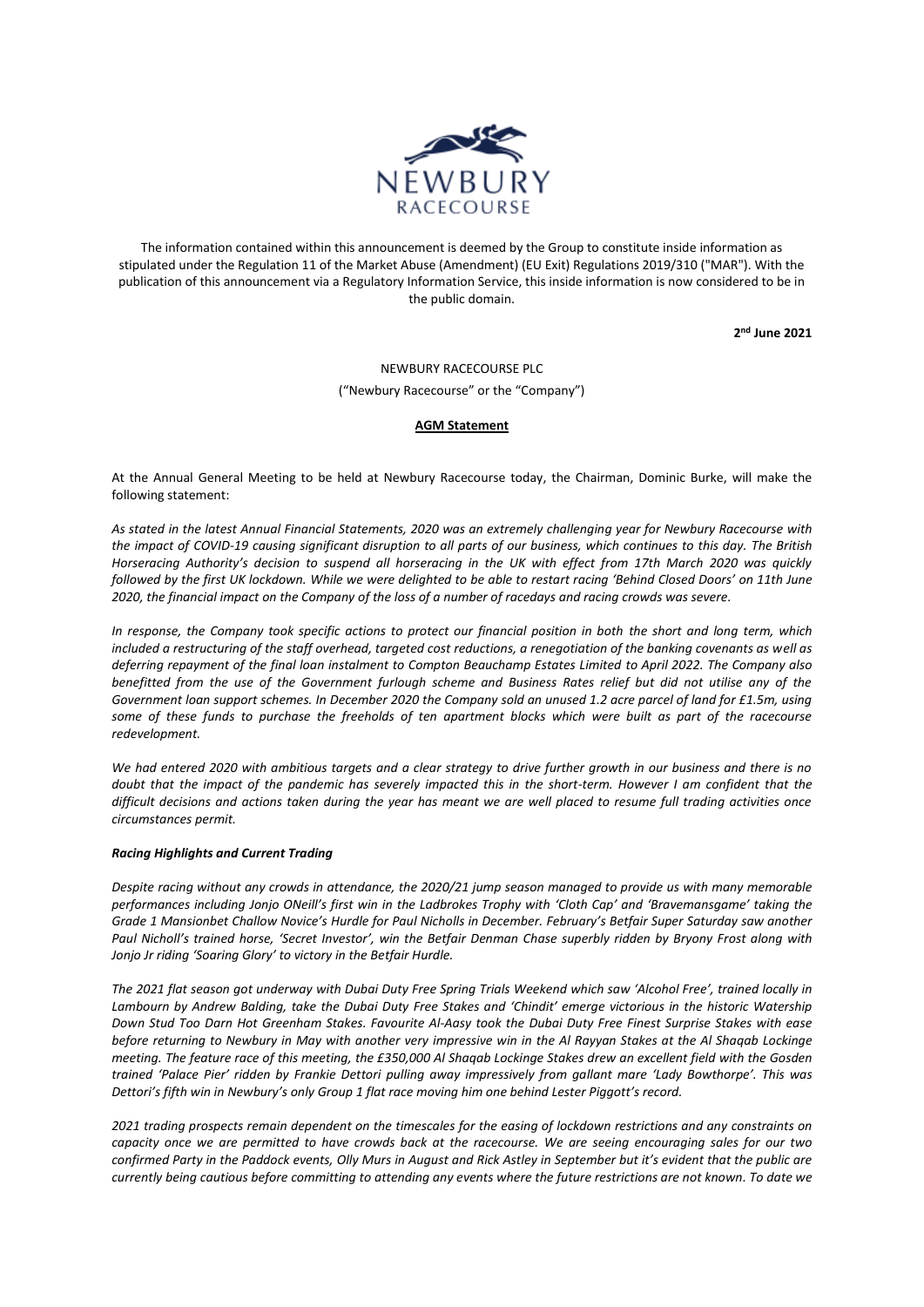*have relied on the income generated from our Betting and Media Rights to support the business whilst other revenues are being severely impacted and whilst our hospitality businesses remain closed, the Nursery remains open to all children. In the meantime we have also been able to take advantage of the outdoors restrictions easing by hosting a socially distanced pub garden experience on the paddock lawn.*

*During 2020 we were proud to have played our part in supporting the local West Berkshire community by providing our site to Age Concern for their Meals on Wheels programme and we also allowed the NHS free of charge use of our facilities as a local testing centre. In 2021 the NHS have again used our facility as a vaccination centre for the local community.*

## *The Development*

*The impact of the pandemic on the trading business meant that in order to further protect our cash position we immediately cancelled all non-committed expenditure. The restoration and refurbishment of the Western End of the Berkshire stand and the Royal Box, that was already underway, was completed during the summer. The completion of this project marked the end of our major redevelopment of the racecourse heartspace and facilities.*

*Our redevelopment has delivered a first class venue so we can continue to host racing of the highest quality, as well as having facilities which are well placed to meet the increasing demands of the modern day consumer, from horsemen and*  racegoers, to conference and hotel guests, nursery patrons and local residents. It is anticipated that the redevelopment will *enable us to continue to grow our already well diversified business activities and maximise the returns from our investment.*

*The David Wilson Homes residential development continued throughout 2020 after a short pause during the first lockdown and is now into its final phase, with approximately 950 of the total c.1,500 homes now built and sold, with a further 80 currently in the construction phase.*

## *Outlook*

*Following the vaccination rollout programme and the Government's current roadmap out of lockdown we are now in a position to be able to plan ahead. The Step 3 easing of restrictions from 17th May 2021 will enable us to welcome a paying attendance at the racecourse at our next meeting on 10th June 2021. Subject to Step 4 going ahead as planned on 21st June 2021 we can begin to make plans to re-open our Hotel and C&E functions later in the year and look ahead to hosting two Party in The Paddocks in August and September as well as the Ladbrokes Winter Carnival meeting in November all with crowds in attendance. However, we are still mindful that the effects of the pandemic and its impact on society could remain for some while to come, so we are prepared for this and can adapt the business accordingly.* 

*We are very aware of our responsibilities as a business to adhere to the restrictions that the Government have outlined and to ensure that we fully comply with the advice of the British Horseracing Authority on their recommended governance for hosting our racedays. We remain optimistic that the vaccination rollout programme and the management of COVID-19 cases mean that the roadmap timeline will enable us to proceed with our plans as outlined, so that we can look forward to the summer flat season and through to the autumn jumps season with crowds and full hospitality.* 

*The Board is confident that the Company has the financial resources to trade through this current year, even if further restrictions are put in place, particularly if there is a 'third spike' in infections from potential variants resulting in any further national or regional lockdowns. The difficult actions taken during 2020 have put the company in a strong position to recover quickly once the economy fully opens up and people return to normal life. The impact of the financial losses for the 2020 year and for the first half of 2021 remain substantial, but for how much longer remains uncertain. The Company will hopefully be able to provide further guidance on future financial performance when the interim financial results are reported in the Autumn.*

*I am also pleased to announce that, following a competitive tender process, from yesterday we have entered into a jointventure partnership agreement with Levy Restaurants (a division of Compass Group) to provide our raceday, events, hotel and nursery catering. Levy are highly respected within the hospitality sector, particularly sports venues, so we are very excited to be working with them. The board are confident that this relationship will provide the racecourse with access to innovative technology solutions, new restaurant, bar and food outlet concepts and improved commercial benefits for many years to come.*

*We look forward to an exciting summer of racing and the remainder of what is set to be an interesting and challenging year for Newbury Racecourse.*

For further information please contact: